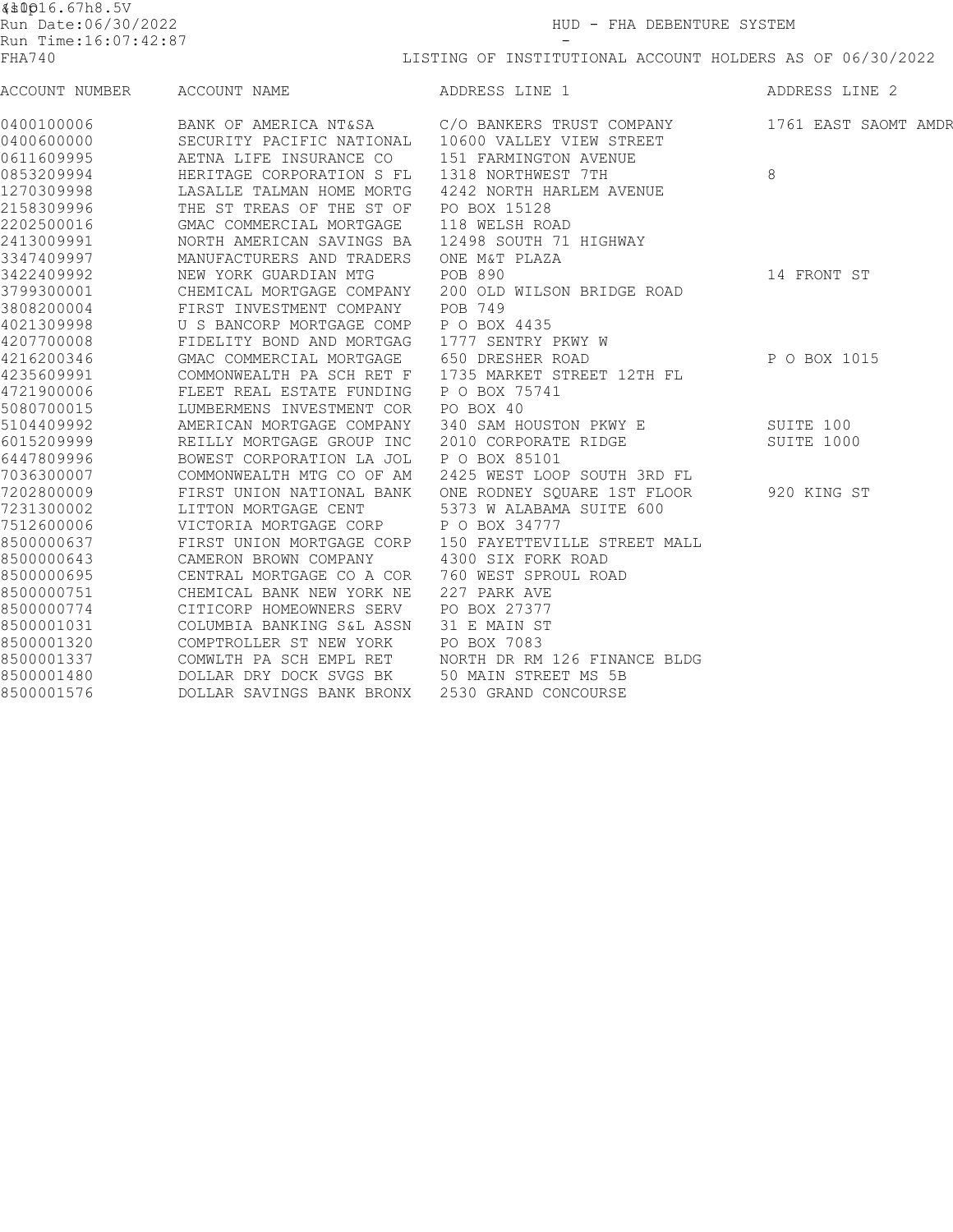| Run Date:06/30/2022<br>Run Time:16:07:42:87 |                           | HUD - FHA DEBENTURE SYSTEM                                |                      |  |
|---------------------------------------------|---------------------------|-----------------------------------------------------------|----------------------|--|
|                                             |                           |                                                           |                      |  |
| FHA740                                      |                           | LISTING OF INSTITUTIONAL ACCOUNT HOLDERS AS OF 06/30/2022 |                      |  |
| ACCOUNT NUMBER                              | ACCOUNT NAME              | ADDRESS LINE 1                                            | ADDRESS LINE 2       |  |
| 8500001632                                  | DRAPER & KRAMER INC WASHI | ATTN IVY K WIRLS                                          | 601 PENN ST PENN SQU |  |
| 8500001655                                  | FIRST TEXAS SVGS ASSN A C | 13401 NORTH FREEWAY                                       |                      |  |
| 8500001859                                  | FAHNESTOCK & CO A CORP    | 110 WALL STREET                                           |                      |  |
| 8500002139                                  | FEDERAL NATIONAL MORTGAGE | ATTN BERNARD D DEANE                                      | 3900 WISCONSIN AVE N |  |
| 8500002151                                  | FEDERAL NATIONAL MORTGAGE | 3900 WISCONSIN AVE NW                                     |                      |  |
| 8500002197                                  | FEDERAL NATIONAL MORTGAGE | ATTN BERNARD D DEANE                                      | 3900 WISCONSIN AVE N |  |
| 8500002201                                  | FEDERAL NATIONAL MORTGAGE | ATTN BERNARD D DEANE                                      | 3900 WISCONSIN AVE N |  |
| 8500002224                                  | FEDERAL NATIONAL MORTGAGE | ATTN BERNARD D DEANE                                      | 3900 WISCONSIN AVE N |  |
| 8500002355                                  | FIRST FED S&L ASSN COFFEY | PO BOX 1027                                               |                      |  |
| 8500002361                                  | FIRST FED S&L ASSN        | PO BOX 1027                                               |                      |  |
| 8500002559                                  | FIRST FEDERAL S&L         | 205 PATAPSCO AVE                                          |                      |  |
| 8500002594                                  | FIRST INTERSTATE BANK     | WALL STREET BASEMENT A-23                                 |                      |  |
| 8500002609                                  | FIRST SAVINGS AND LOAN    | PO DRAWER 5250                                            |                      |  |
| 8500002615                                  | FIRST S&L ASSOCIATION     | PO DRAWER 5250                                            |                      |  |
| 8500002621                                  | FRANK CLARKE & CO INC     | ONE ALDYN CENTER                                          |                      |  |
| 8500002752                                  | GMAC MORTGAGE CORP PA     | 7320 OLD YORK ROAD                                        |                      |  |
| 8500003049                                  | GREAT SOUTHERN S&L        | 118 WELSH ROAD                                            |                      |  |
| 8500003084                                  | JAMAICA SAVINGS BANK A CO | 303 MERRICK ROAD                                          |                      |  |
| 8500003090                                  | JENNIFER & CO A PARTNERSH | 2530 GRAND CONCOURSE                                      |                      |  |
| 8500003271                                  | LEADER FEDERAL S&L ASSN   | POB 336                                                   |                      |  |
| 8500003475                                  | MERCER COUNTY BANK        | 1458 MAIN ST                                              |                      |  |
| 8500003525                                  | MERRILL LYNCH GOVERNMENT  | WORLD FINANCIAL CENTER NORTH TOWER 12TH FL                |                      |  |
| 8500003531                                  | MERRILL LYNCH HUBBARD INC | ONE LIBERTY PLAZA 19TH FLOOR                              |                      |  |
| 8500004701                                  | PRUDENTIAL SVGS & LN ASSN | CORPORATE ACCOUNTING                                      | 455 HICKEY BLVD 2ND  |  |
| 8500004724                                  | RAINER FINANCIAL SERVICES | POB C-34040                                               |                      |  |
| 8500004799                                  | ROBERTS & CO NOMINEE PRTN | ONE COMMERCIAL PLAZA                                      | 280 TRUMBELL ST      |  |
| 8500005091                                  | ST LOUIS FED SVGS & LOAN  | 8020 FORSYTH BLVD                                         |                      |  |
| 8500005170                                  | FEDERAL NATIONAL MORTGAGE | 3900 WISCONSIN AVE NW                                     |                      |  |
| 8500005187                                  | COMMONWEALTH PA SCH RT FD | 121 S BROAD ST 13TH FL                                    |                      |  |
| 8500005266                                  | SWEETWATER FED SAVINGS    | 115 E THIRD ST BOX 817                                    |                      |  |
| 8500005272                                  | SWEETWATER FED SAVINGS    | 208 ELM                                                   |                      |  |
| 8500005289                                  | TALMAN HOME FEDERAL S&L   | 201 S STATE STREET                                        |                      |  |
| 8500005295                                  | TALMAN HOME FEDERAL S&L   | 4242 NORTH HARLEM AVENUE                                  |                      |  |
| 8500005316                                  | TALMAN HOME FEDERAL S&L   | 4242 NORTH HARLEM                                         |                      |  |
| 8500005374                                  | THE FIRST NATL BK OREGON  | 1300 SW FIFTH AVE                                         | POB 3131             |  |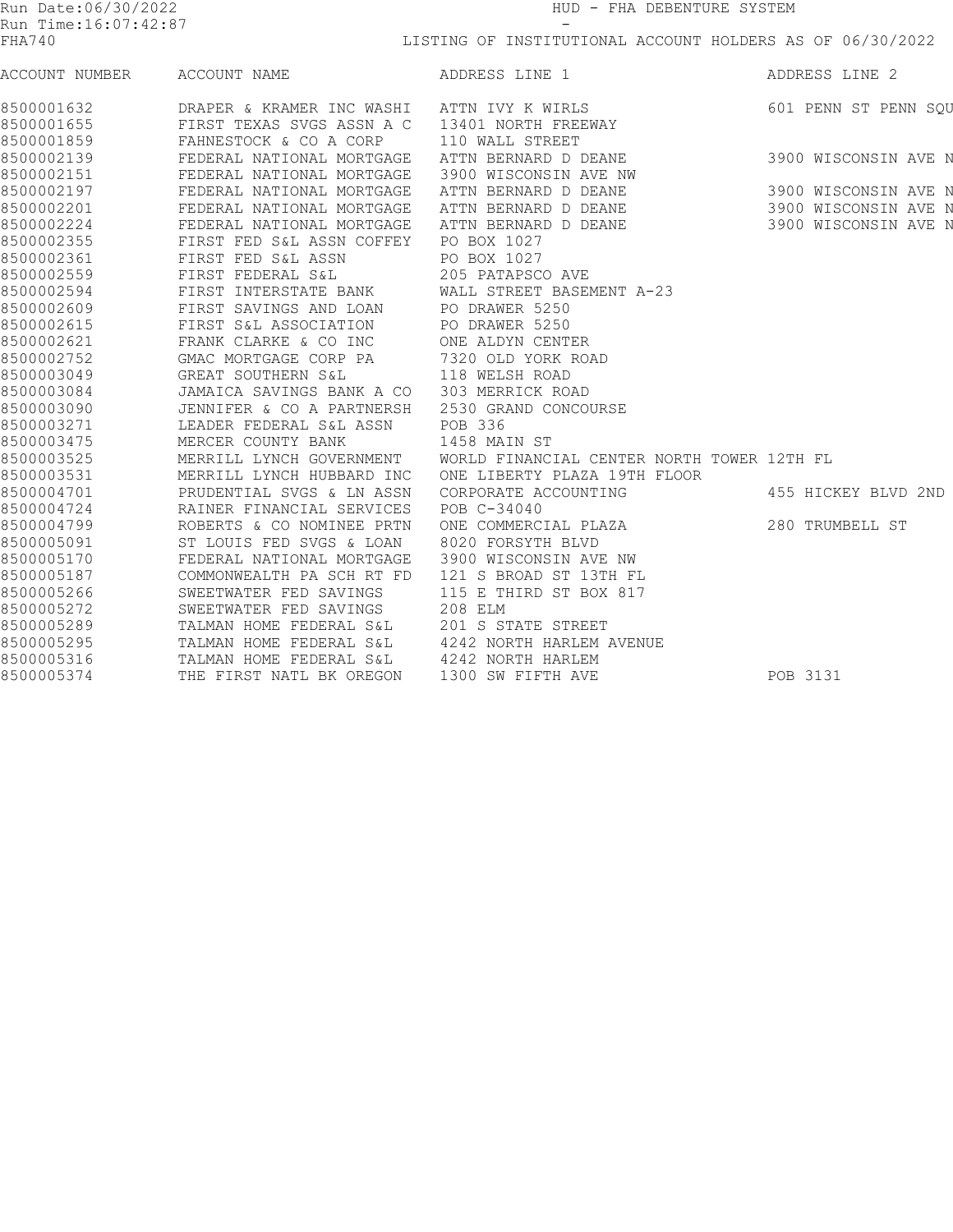| Run Date:06/30/2022<br>Run Time: 16:07: 42:87 |                           | HUD - FHA DEBENTURE SYSTEM<br>-<br>LISTING OF INSTITUTIONAL ACCOUNT HOLDERS AS OF 06/30/2022 |                      |  |  |
|-----------------------------------------------|---------------------------|----------------------------------------------------------------------------------------------|----------------------|--|--|
|                                               |                           |                                                                                              |                      |  |  |
| ACCOUNT NUMBER                                | ACCOUNT NAME              | ADDRESS LINE 1                                                                               | ADDRESS LINE 2       |  |  |
| 8500005397                                    | THE LEADER MG CO A CORP   | 1015 EUCLID AVE                                                                              |                      |  |  |
| 8500005418                                    | LONG ISLAND SAVINGS BANK  | 6080 JERICHO TURNPIKE                                                                        |                      |  |  |
| 8500005578                                    | THE REPUBLIC CORPORATION  | 910 TRAVIS STREET                                                                            |                      |  |  |
| 8500005713                                    | UNITY SAVING ASSO. CORP.  | 4242 NORTH HARLEM AVE                                                                        |                      |  |  |
| 8500005736                                    | WABASH VALLEY BANK AND TR | 2 SOUTH BROADWAY                                                                             |                      |  |  |
| 8500007005                                    | MCM DEBENTURE PMT PROC    | MERIDIAN CAPITAL MARKETS                                                                     | 601 PENN ST PENN SOU |  |  |
| 8600000075                                    | RIGGS NATIONAL BANK OF WA | C/O WELLS FARGO BANK NA ATTN DESIRE2010 CORPORATE RIDGE                                      |                      |  |  |
| 8600000098                                    | PNC BANK NA AS TRUSTEE    | C/O CHASE BANK OF TEXAS TRUSTEE                                                              | PO BOX 2558 MAIL STA |  |  |
| 8600000148                                    | FIRSTRUST                 | 1931 COTTMAN AVENUE                                                                          |                      |  |  |
| 8600000160                                    | CS FIRST BOSTON CORPORATI | 5 WORLD TRADE CENTER 7TH FLOOR                                                               | ATTN MIKE LEZZO      |  |  |
| 8600000285                                    | PERSHING DIVISION OF DONA | ONE PERSHING PLAZA                                                                           |                      |  |  |
| 8600000312                                    | USGI INC                  | 9375 CHESAPEAKE STREET                                                                       | SUITE 215            |  |  |
| 8600000387                                    | US BANK NA                | EP-MN-WS3D CHARLES F PEDERSEN                                                                | 60 LIVINGSTON AVENUE |  |  |
| 8600000647                                    | SALOMON SMITH BARNEY INC  | 333 WEST 34TH STREET 4TH FLOOR                                                               |                      |  |  |
| 8600000676                                    | GERLACH & CO              | C/O CITIBANK NA                                                                              | 3800 CITIBANK CENTER |  |  |
| 8600000703                                    | INTEGRATED FUNDING INC    | C/O AIM ATTN MICHEAL LINDSAY 5TH FL11200 ROCKVILLE PIKE                                      |                      |  |  |
| 8600000828                                    | SHEARSON LEHMAN BROTHERS  | 388 GREEWICH ST                                                                              | 21ST FLOOR           |  |  |
| 8600000886                                    | PATRICIAN MORTGAGE COMPAN | 4550 MONTGOMERY AVE                                                                          | SUITE 1150           |  |  |
| 8600000907                                    | BEAR STEARNS & CO INC     | PO BOX 596 BOWLING GREEN STATION                                                             | ATTN GREG WONG       |  |  |
| 8600000913                                    | LEHMAN GOVERNMENT SECURIT | PO BOX 3623                                                                                  |                      |  |  |
| 8600001012                                    | SABAT CO                  | P O BOX 2282                                                                                 | CHURCH STREET STATIO |  |  |
| 8600001035                                    | INTERSTATE JOHNSON LANE   | PO BOX 1012                                                                                  | INTERSTATE TOWER ATT |  |  |
| 8600001222                                    | JC ORR & CO               | PO BOX 1368                                                                                  | CHURCH STREET STATIO |  |  |
| 8600001239                                    | LEGG MASON WOOD WALKER    | PO BOX 1476                                                                                  |                      |  |  |
| 8600001301                                    | STATE TREASURER OF MI     | TRUST ACCT DIV                                                                               | 430 W ALLEGAN        |  |  |
| 8600001318                                    | CRESTAR BANK              | 919 EAST MAIN ST                                                                             |                      |  |  |
| 8600001478                                    | SIGLER & CO               | C/O CHEMICAL BANK                                                                            | DEPT 4737 PO BOX 500 |  |  |
| 8600001511                                    | ELL & CO                  | BOX 92395                                                                                    |                      |  |  |
| 8600001586                                    | BOST & CO                 | 3 MELLON BANK CTR                                                                            |                      |  |  |
| 8600001846                                    | DEUTSCHE BANK TRUST COMPA | ATTN ANGELLA DEPASS                                                                          | 60 WALL STREET, M/S  |  |  |
| 8600001931                                    | GREYSTONE SERVICING CORP  | 419 BELLE AIR LANE                                                                           |                      |  |  |
| 8600001948                                    | DEUTSCHE BANK TRUST COMPA | C/O WELLS FARGO BANK NA                                                                      | 2010 CORPORATE RIDGE |  |  |
| 8600001954                                    | REPUBLIC NATIONAL BANK OF | 452 FIFTH AVENUE TOWER 3                                                                     |                      |  |  |
| 8600001960                                    | FAHNESTOCK & COMPANY      | ATTN AMIN AMIRULLA                                                                           | 110 WALL STREET 5TH  |  |  |
| 8600001977                                    | PRUDENTIAL HUNTOON PAIGE  | ATTN INVESTOR REPORTING                                                                      | 2200 ROSS AVENUE SUI |  |  |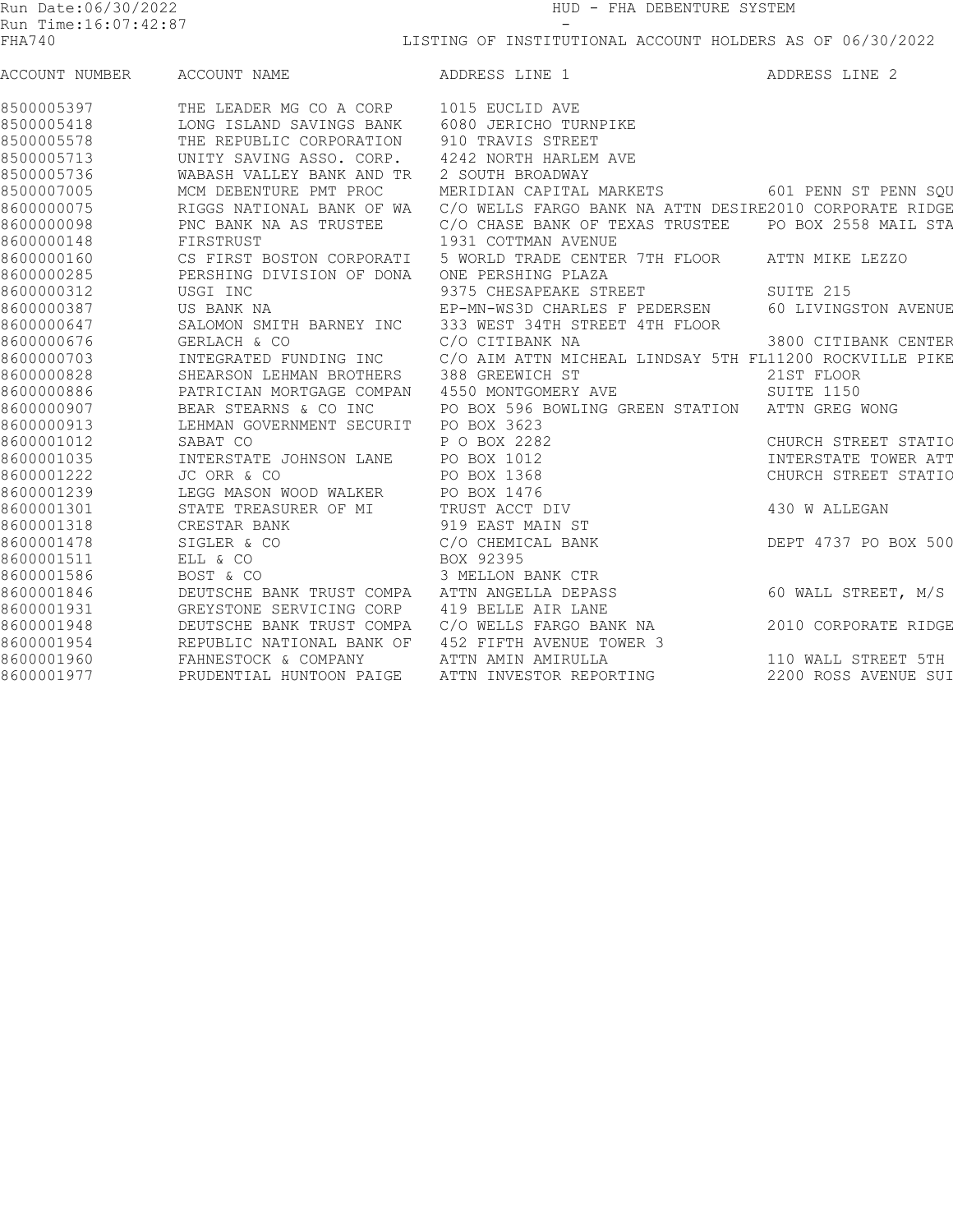| Run Date:06/30/2022<br>Run Time:16:07:42:87<br>FHA740 |                           | HUD - FHA DEBENTURE SYSTEM<br>LISTING OF INSTITUTIONAL ACCOUNT HOLDERS AS OF 06/30/2022 |                      |  |  |
|-------------------------------------------------------|---------------------------|-----------------------------------------------------------------------------------------|----------------------|--|--|
|                                                       |                           |                                                                                         |                      |  |  |
| 8600002018                                            | BANK ONE NA               | 6525 WEST CAMPUS OVAL                                                                   |                      |  |  |
| 8600002024                                            | CHASE MANHATTAN TRUST CO  | ATTN KENT CHRISTMAN                                                                     | ONE OXFORD CENTRE SU |  |  |
| 8600002030                                            | GMAC COMMERCIAL MORTGAGE  | 118 WELSH ROAD                                                                          |                      |  |  |
| 8600002047                                            | US BANK TRUST NATIONAL    | 550 SOUTH HOPE STREET SUITE 500                                                         | ATTN FONDA HALL      |  |  |
| 8600002103                                            | PFC CORPORATION           | 170 NEWPORT CENTER DRIVE #245                                                           |                      |  |  |
| 8600002132                                            | MORGAN GUARANTY TR CO     | ATTN MICHELE SLEDGE                                                                     | 60 WALL STREET       |  |  |
| 8600002149                                            | CONSECO LIFE INSURANCE CO | 11825 N PENNSYLVANIA STREET                                                             |                      |  |  |
| 8600002161                                            | TRI CAPITAL CORPORATION   | 100 PINE STREET 16TH FLOOR                                                              |                      |  |  |
| 8600002178                                            | SEARLE AND CO INC         | ATTN ROBERT S SEARLE                                                                    | 333 GRANWICH AVENUE  |  |  |
| 8600002190                                            | UBS PRINCIPAL FINANCE LLC | 677 WASHINGTON BOULEVARD                                                                |                      |  |  |
| 8600002205                                            | FIRST UNION NATIONAL BANK | ATTN GEORGE J RAYZIS                                                                    | 123 S BROAD ST CORP  |  |  |
| 8600002211                                            | RFC COLLATERAL ACCOUNT GR | 4800 MONTGOMERY LANE SUITE 300                                                          |                      |  |  |
| 8600002228                                            | MAYBASKET & CO            | PO BOX 1713                                                                             | ATTN RICHARD KELLY   |  |  |
| 8600002240                                            | PAINE WEBBER INC OF PR    | AMERICAN INTERNATIONAL PLAZA                                                            | 250 MUNOZ RIVERA AVE |  |  |
| 8600002257                                            | PITT & CO                 | ATTN CHRISTOPHER EDWARDS                                                                | 648 GRASSMERE PARK R |  |  |
| 8600002263                                            | MASSACHUSETTS HOUSING     | 148 EAST AVENUE                                                                         | SUITE 2K             |  |  |
| 8600002286                                            | US BANK TRUST NATIONAL    | C/O WELLS FARGO BANK NA                                                                 | 2010 CORPORATE RIDGE |  |  |
| 8600002292                                            | MONUMENTAL LIFE INSURANCE | 3800 CITIBANK CENTER B3-14                                                              | ATTN EVETTE WILLIAMS |  |  |
| 8600002307                                            | MIDLAND LOAN SERVICES INC | ATTN KARL TAYLOR                                                                        | 10851 MASTIN SUITE 3 |  |  |
| 8600002336                                            | FIRST ALBANY CORPORATION  | 30 S PEARL STREET                                                                       |                      |  |  |
| 8600002359                                            | NEW YORK STATE TEACHERS R | 10 CORPORATE WOODS DRIVE                                                                |                      |  |  |
| 8600002400                                            | SUNTRUST MORTGAGE INC     | ATTN BANK RECONS                                                                        | 1001 SEMMES AVE      |  |  |
| 8600002401                                            | GMACCM SERVICING COMMERCI | 118 WELSH ROAD                                                                          |                      |  |  |
| 8600002403                                            | POOLED FHA INSURED PROJEC | PATRICIA SCHICKLING                                                                     | 1100 N MARKET ST-ROD |  |  |
| 8600002404                                            | GOVERNMENT NATIONAL MORTG | ROBERT C WEAVER FEDERAL BUILDING                                                        | 451 7TH STREET SW    |  |  |
| 8600002405                                            | JP MORGAN CHASE AS TRUSTE | 3 CHASE METROTECH CTR                                                                   | 5TH FLOOR            |  |  |
| 9230009990                                            | FEDERAL HOME LOAN MTG     | 8609 WESTWOOD CENTER DR                                                                 | MAIL STOP 060        |  |  |
| E                                                     | TOTAL NUMBER OF ACCOUNTS  | 00132                                                                                   |                      |  |  |